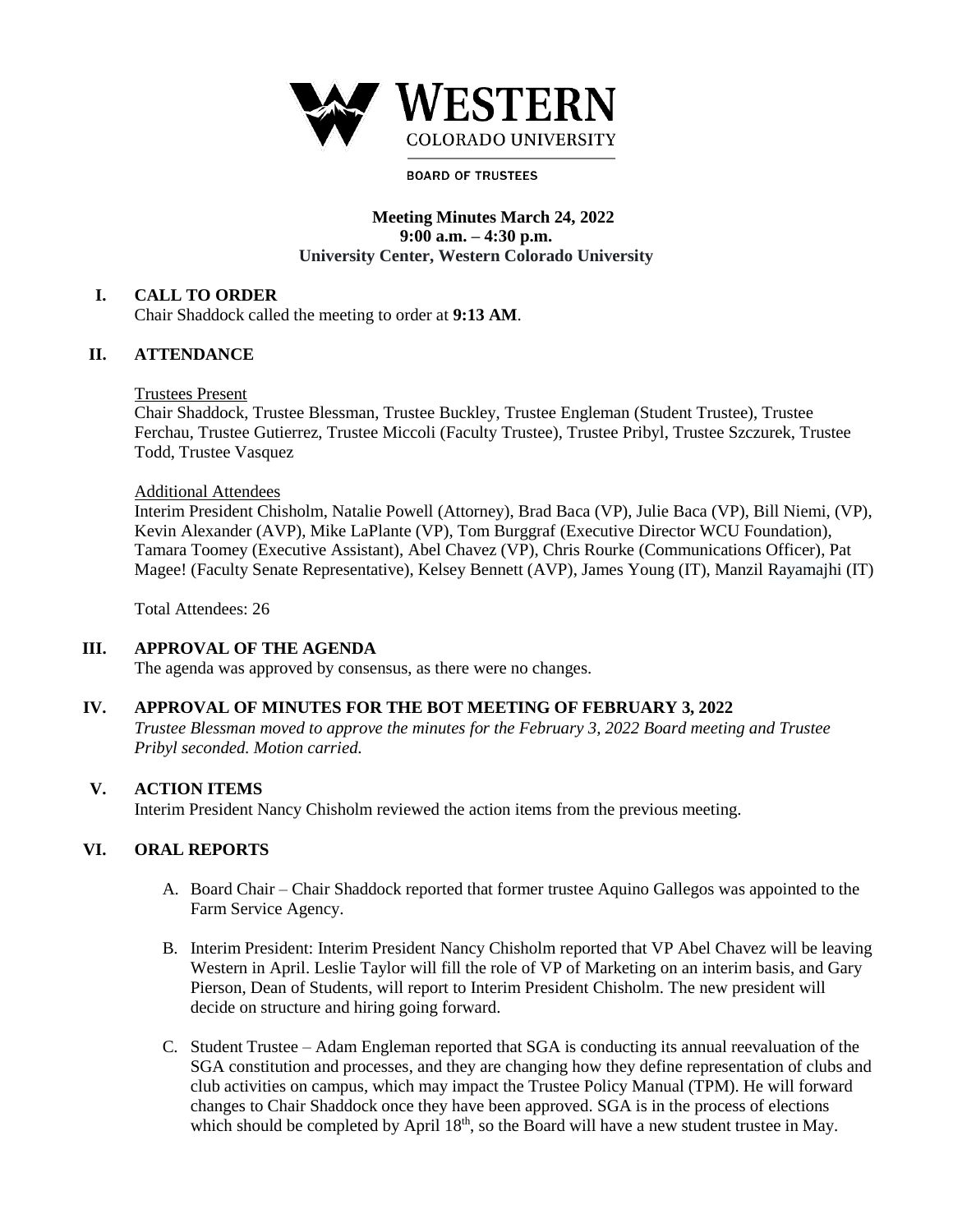Trustee Engleman has loved being a part of the Board. Chair Shaddock expressed her appreciation for him and his work on behalf of the Board.

- D. Faculty Trustee: Trustee Miccoli discussed faculty participation in the presidential search, with over 50 faculty present at each candidate presentation. He expressed praise from the faculty for participation in an excellent process.
- E. Faculty Senate Chair (written)
- F. Mid Managers Chair (no report)
- G. Foundation Executive Director: Tom Burggraf reported \$2M in distribution to Western and almost \$1M in scholarships. The Foundation is gifting \$50,000 unrestricted funds to Athletics each year for the next 5 years to help strengthen programs. Trustee Chair Shaddock added that part of this is to support work in hiring more diverse coaches.
- H. Attorney General/Legal Report (no report)
- I. Legislative Report (written): In addition to the written report, the legislature approved the ERP Phase II funding as well as campus lighting capital request.

## **VII. PUBLIC COMMENT: None**

## **VIII. ACTION ITEMS**

- A. Personnel Action and Information Item
	- VP Bill Niemi presented 6 administrative appointments for board approval.
	- VP Bill Niemi presented 4 tenure candidates for Board approval and referenced information on the process and managing tenure in the Board Packet.
	- Chair Shaddock requested that managing tenure density while not creating revolving doors in departments be added to the discussion items for the next president.
	- Trustee Blessman inquired about a roll-up/themes of exit interview feedback being presented to the Board. She also suggested that Western's vision as positioned relative to other IHEs be added to the BOT summer retreat agenda.

*Trustee Buckley moved to approve the recommended personal items, and Trustee Blessman seconded. Motion carried.* 

## B. Ad-Hoc Policy Committee

Chair Shaddock reviewed the two items presented to the Board from the committee:

- Edits to the TPM replacing "Institutional Handbook," which no longer exists, with the current "Handbook for Professional Personnel". *Trustee Todd moved to adopt all edits reflected in the Board Packet related to the Institutional Handbook, and Trustee Pribyl seconded. Motion carried*
- The WCU presidential evaluation template. *Trustee Blessman moved to adopt the WCU presidential evaluation template, and Trustee Pribyl seconded. Motion carried.*
- C. FY 2022-23 Tuition, Fees, Room & Board Rates VP Brad Baca presented proposed tuition, fee, room and board rates for FY2022-23 available in the Board portal. Discussion followed that some Trustees are having trouble getting into the Board portal and asked for a list of items in the portal. *Trustee Gutierrez moved to adopt rates as presented. Trustee Pribyl seconded. Motion carried.*